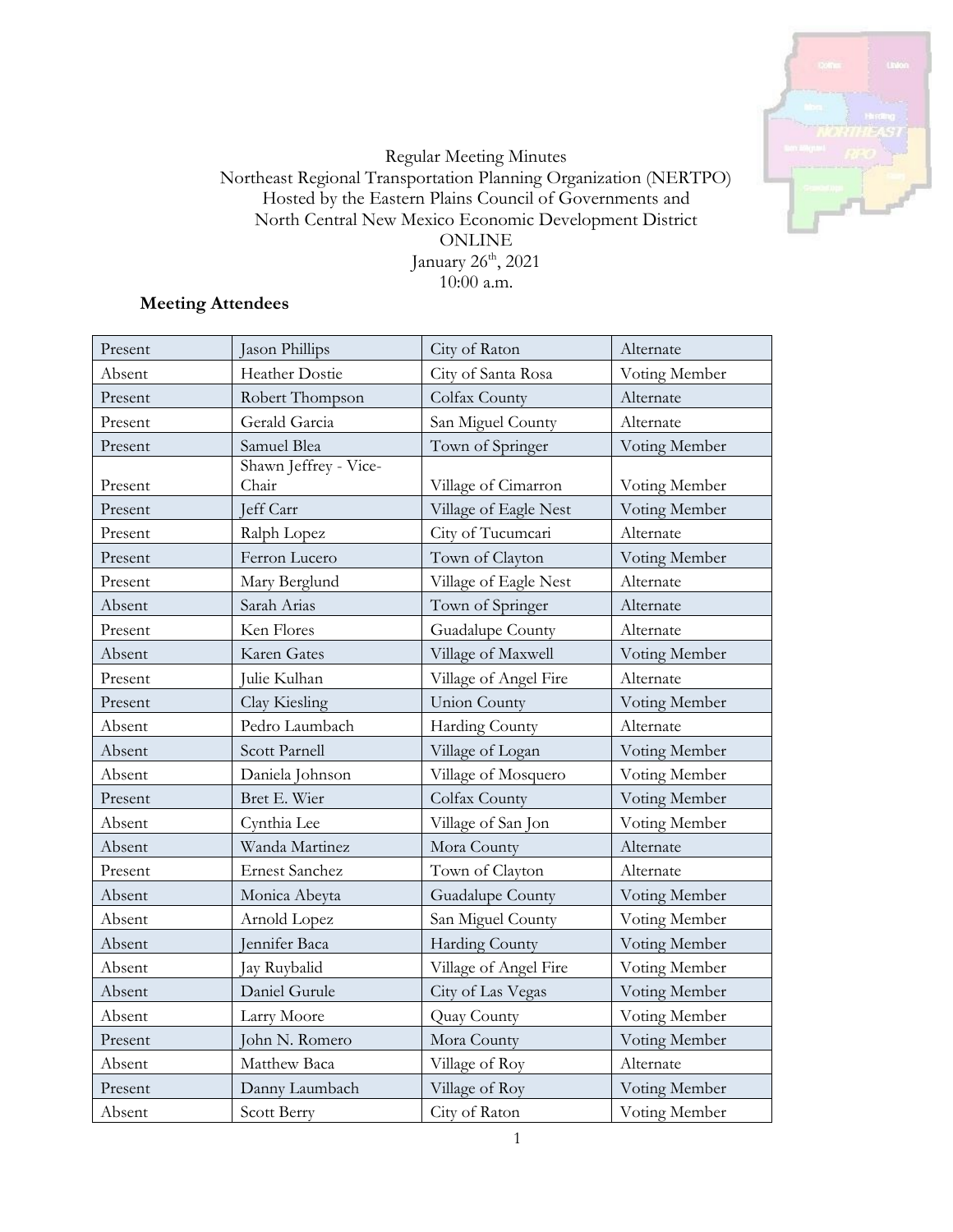| Absent | Daniel Zamora      | Quay County            | Alternate     |
|--------|--------------------|------------------------|---------------|
| Absent | Vacant             | City of Las Vegas      | Alternate     |
| Absent | Audrey Caufield    | City of Santa Rosa     | Alternate     |
| Absent | Vicki Strand       | City of Tucumcari      | Voting Member |
| Absent | Angie Gonzales     | <b>Union County</b>    | Alternate     |
| Absent | Renee Ledoux       | Village of Cimarron    | Alternate     |
| Absent | Lee Dixon          | Village of Des Moines  | Voting Member |
| Absent | Scott Warner       | Village of Des Moines  | Alternate     |
| Absent | Diane Brown        | Village of Folsom      | Voting Member |
| Absent | Mike Schoonover    | Village of Folsom      | Alternate     |
| Absent | Lynn Wiseman       | Village of Grenville   | Alternate     |
| Absent | Mignon Saddoris    | Village of Grenville   | Voting Member |
| Absent | Shannon Aikman     | Village of House       | Voting Member |
| Absent | Sherwin W. Martin  | Village of House       | Alternate     |
| Absent | Dave Shivers       | Village of Logan       | Alternate     |
| Absent | Joanna Taylor      | Village of Maxwell     | Alternate     |
| Absent | Connie Cook        | Village of Mosquero    | Alternate     |
| Absent | Telesfor Benavidez | Village of Pecos       | Voting Member |
| Absent | Vacant             | Village of Pecos       | Alternate     |
| Absent | Wade Lane          | Village of San Jon     | Alternate     |
| Absent | Laudente Quintana  | Village of Wagon Mound | Voting Member |
| Absent | Nora Sanchez       | Village of Wagon Mound | Alternate     |

# **RTPO Planners, NMDOT Staff, and other attendees**

Richard Cordova, Chair – Eagle Nest

Vincent Soule – Eastern Plains Council of Governments (EPCOG) Monica Abeita - North Central NM Economic Development District (NCNMEDD) Christopher Madrid – North Central NM Economic Development District (NCNMEDD) Paul Sittig– North Central NM Economic Development District (NCNMEDD) Raul Rodriguez III – Eastern Plains Council of Governments (EPCOG) Kyla Danforth – North Central NM Economic Development District (NCNMEDD) Rosa Kozub – NMDOT Government to Government Planning Division Samantha Sandoval – NMDOT LGRF Program Planner John Herrera – NMDOT District 4 Assistant Engineer

Dallas Baker – Village of Mosquero Eric Renz-Whitmore – North Central NM Economic Development District (NCNMEDD) Richard Runyon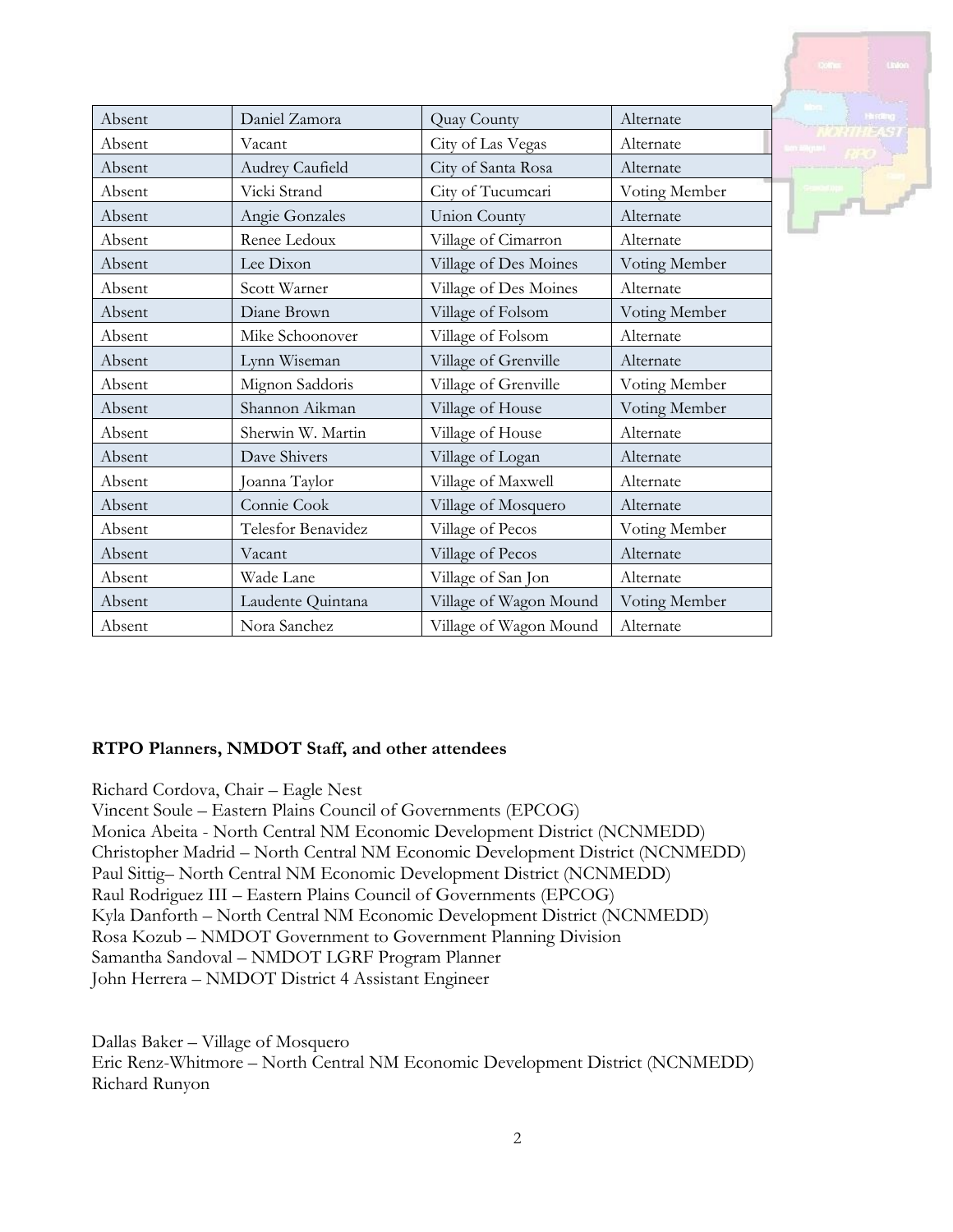# **I. Call to Order**

The Meeting was called to order at 10:04 AM by Chairman Richard Cordova.

### **II. Pledge of Allegiance/New Mexico State Flag**

The Pledge of Allegiance and salute to the New Mexico State Flag were led by Chairman Richard Cordova.

### **III. Welcome**

Chairman Richard Cordova welcomed everyone to the virtual meeting and allowed for introductions. Chairman Cordova also announced that this would be his last meeting. Members thanked Chairman Cordova for his many years of service.

Individual introductions were conducted by all in attendance.

### **IV. Approval of Agenda**

Chairman Richard Cordova opened the review and approval of the agenda. Motion to approve the agenda as presented: Clay Kiesling, Union County Second: Robert Thompson, Colfax County

| Entity                | Representative           | Vote |
|-----------------------|--------------------------|------|
| Colfax County         | Bret E. Weir             | Yes  |
| San Miguel County     | Gerald Garcia            | Yes  |
| Union County          | Clay Kiesling            | Yes  |
| City of Raton         | Jason Phillips           | Yes  |
| Town of Clayton       | Ernest Sanchez           | Yes  |
| Town of Springer      | Samuel Blea              | Yes  |
| Village of Angel Fire | Julie Kulhan             | Yes  |
| Village of Cimarron   | Vice Chair Shawn Jeffrey | Yes  |
| Village of Eagle Nest | Jeff Carr                | Yes  |
| Village of Roy        | Danny Laumbach           | Yes  |

Roll call:

Guadalupe County did not reply; otherwise, all present voted in the affirmative. Motion carries.

### **V. Approval of Minutes** January 2022 – (EPCOG and NCNMEDD virtual)

Chairman Richard Cordova opened the review and approval of the minutes from the November 30, 2021, monthly meeting. With no comments provided, the Chairman moved for a motion.

Motion to approve the minutes as presented by Jason Phillips, City of Raton

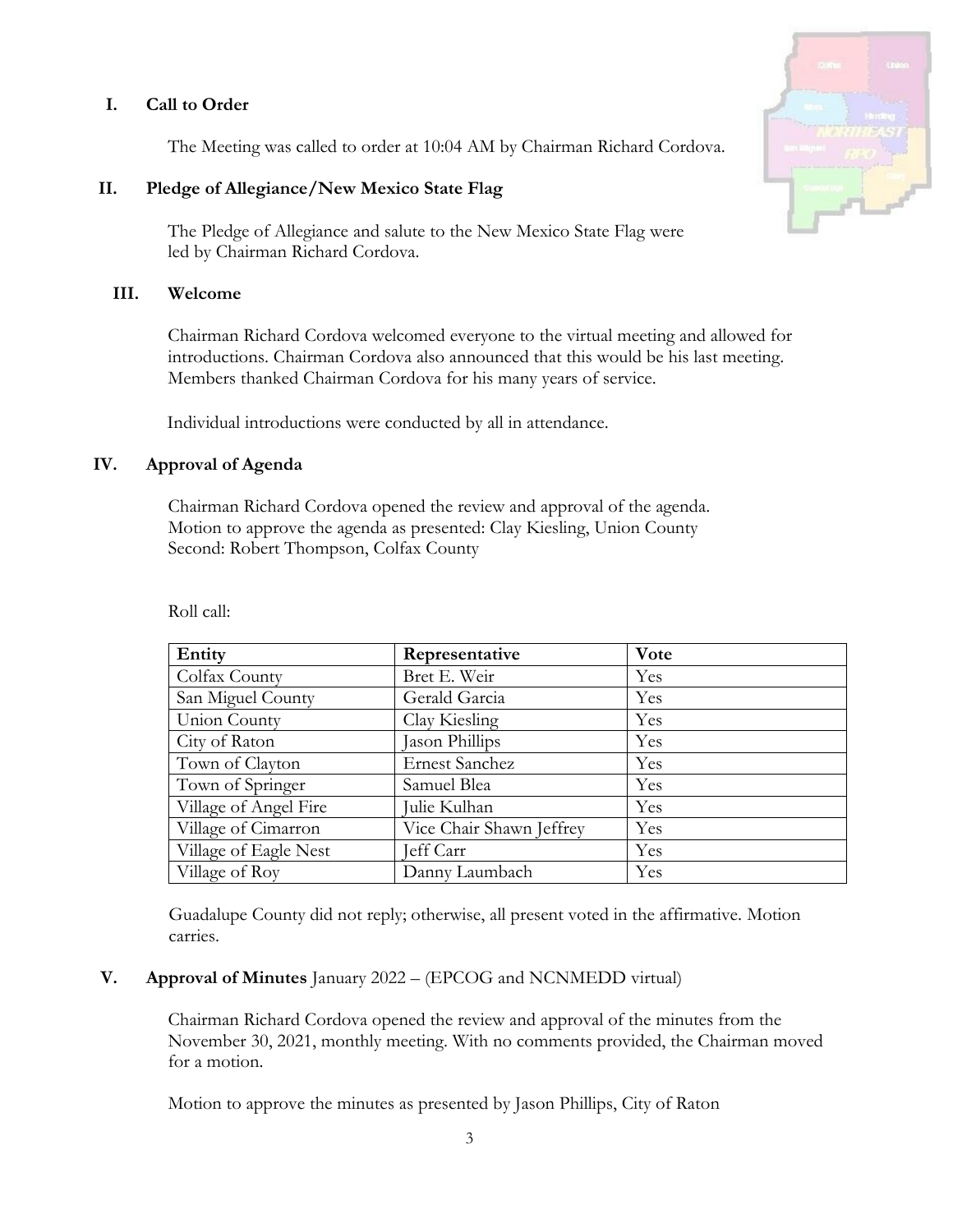Second: Shawn Jeffrey, Village of Cimarron

Roll call:

| Entity                | Representative           | Vote |
|-----------------------|--------------------------|------|
| Colfax County         | Bret E. Weir             | Yes  |
| Guadalupe County      | Ken Flores               | Yes  |
| San Miguel County     | Gerald Garcia            | Yes  |
| Union County          | Clay Kiesling            | Yes  |
| City of Raton         | Jason Phillips           | Yes  |
| City of Tucumcari     | Ralph Lopez              | Yes  |
| Town of Clayton       | <b>Ernest Sanchez</b>    | Yes  |
| Town of Springer      | Samuel Blea              | Yes  |
| Village of Angel Fire | Julie Kulhan             | Yes  |
| Village of Cimarron   | Vice Chair Shawn Jeffrey | Yes  |
| Village of Eagle Nest | Jeff Carr                | Yes  |
| Village of Roy        | Danny Laumbach           | Yes  |
|                       |                          |      |

Ralph Lopez, City of Tucumcari joined the meeting in time to review and vote on the minutes. All present voted in the affirmative. Motion carries.

# **VI. Discussion: RTPO 101 Training Presentation, Regional Transportation Plan (RTP) Update and RTIPR Proposal** (NERTPO Planners)

Paul Sittig, NCNMEDD, presented membership with an overview of the RTPO's history and function. Transportation Planning develops policies, legislative action, performance measures, collaborating with regional projects and identifies sources of funding for member entities. Mr. Sittig introduced the legislative language pertaining to RTPOs. The New Mexico NMDOT develops multiple plans to focus on the various aspects of the transportation sector. The NMDOT 2045 plan is a visionary plan developed every five (5) years with a twenty (20) plus year planning horizon. The NMDOT STIP is a fiscally constraining document covering 4 years plus 2 planning years and is a more near-term document prioritizing projects and amended quarterly. There are more NMDOT Planning documents that are used to manage different aspects of the transportation sector in the state. Some of these include, but are not limited to:

- Transportation Asset Management Plan (TAMP) (2019)
- Strategic Highway Safety Plan (HSIP) (2021)
- $\triangleleft$  Planning Work Program (PWP) Two (2) year planning plan for Planning Division
- Statewide Transit Asset Management Plan (2019-2022)
- Pedestrian Safety Action Plan
- Airport System Plan

The area Councils of Government and Economic Development districts were created through Joint Power Agreements signed by their respective counties and NCNMEDD was recognized by EDA as an economic development district in 1968. The RTPO's legislative language that establishes an RTPO's function can be found in the New Mexico Commission Policy 68 (03/15/18). The Northeast RTPO develops a Regional Transportation Plan (RTP), which is the long range plan for the region, the Regional Transportation Improvement Program Recommendations (RTIPR), which is a prioritized list of projects that are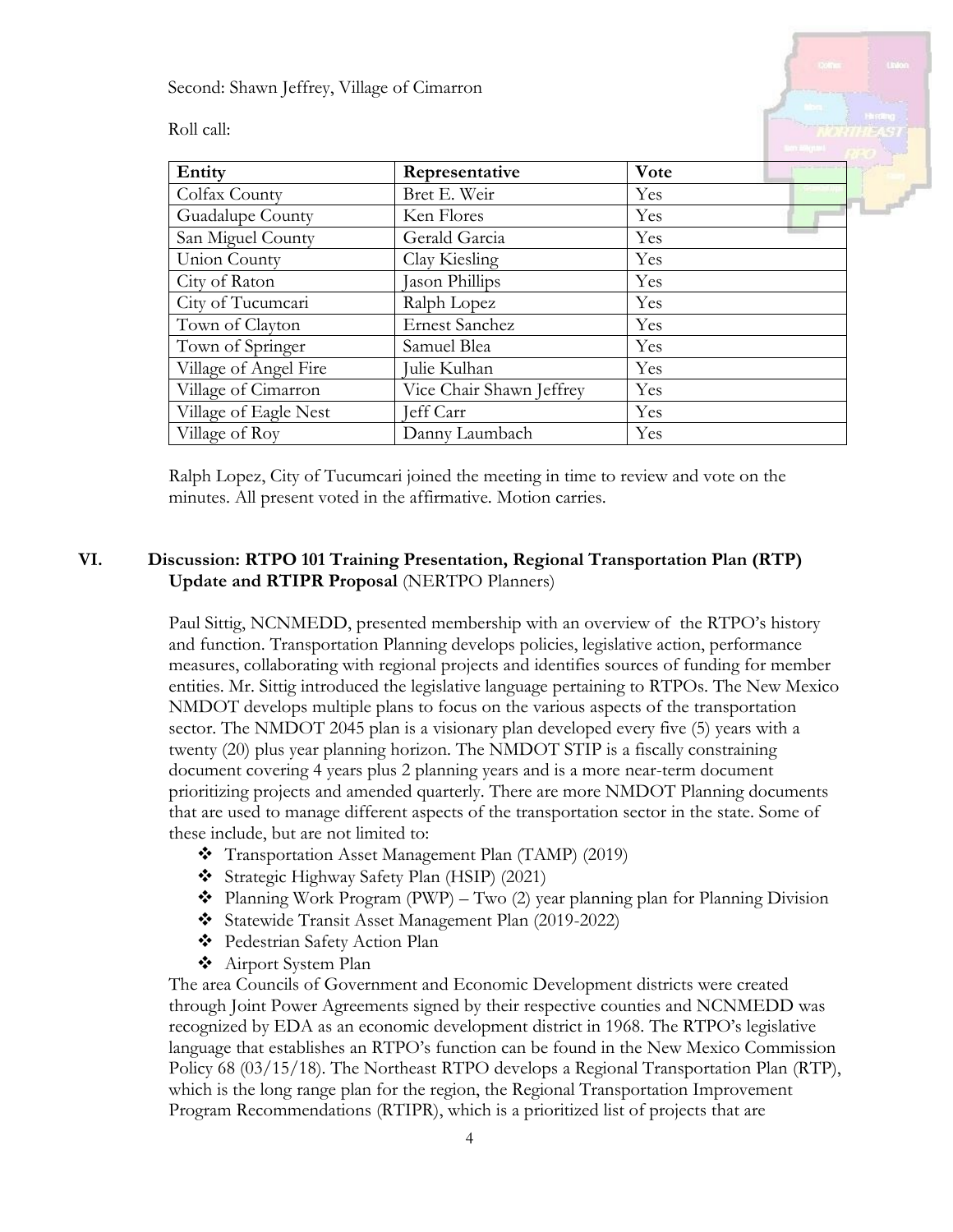recommended to be funded by the NMDOT, and the Regional Work Plan (RWP), which outlines work products for two (2) years funded by the Federal Highway Administration (FHWA) and managed by the NMDOT. The RWP outlines the work product of RTPO staff from both EPCOG and NCNMEDD. The RTPO Board consists of representatives selected by their respective tribal or local agency. Board meetings are open to the public and provide a forum to distribute information and discuss transportation planning and funding opportunities. The RTPO Board rates and ranks transportation and transit project proposals in the region that provides information to the NMDOT and other decision-making agencies.

Clay Kiesling, Union County, asked how to get a project onto the RTIPR and the state STIP. Mr. Sittig answered Mr. Kiesling's question, stating that members present their project at an RTPO rating and ranking meeting, where the members then rate projects, with the RTPO staff compiling a final ranking of the rated projects. With RTPO Board approval, this ranked list becomes the RTIPR. The NMDOT District may fund the projects and add them to the STIP, or the projects on the RTIPR may go through additional review bodies before some are awarded funds and added to the STIP, depending on funding sources. Mr. Kiesling also asked about what a County could do with a state road. Mr. Sittig replied saying the jurisdiction must be identified and the project must be developed in tandem with an entity's respective planner and NMDOT. If the local entity's infrastructure priority is a state-owned structure, there are many ways to approach the issue of development and coordination of project applications and maintenance.

John Romero, Mora County, asked about a project regarding curb and gutter and whether he needed to obtain his own consultant or if NMDOT provided this service. John Herrera, NMDOT, replied that Mora County would need to obtain their own consultant to design the project.

Mr. Romero asked about a project for County Road 16 and a turning lane on State Road 151, which will be joint project between the county and state requiring an action from Mora County by NMDOT and being federally funded. Mr. Herrera responded state road 151 will need an access permit by NMDOT for a turning lane.

Chairman Cordova asked for membership to try to remain within the parameters of the agenda. The time to ask Mr. Herrera and Ms. Sandoval questions will be presented under item ten (X) of the agenda. Chairman Cordova also added when the special call for projects goes out that a project under the design phase is awarded more points than a new project. Mr. Herrera concurred.

Mr. Sittig presented the new RTP proposed schedule to present each section of the RTP to membership for input. Mr. Sittig asked membership for verbal approval to pursue further work with Mr. Rodriguez III and Ms. Danforth.

Vice-Chairwoman Jeffrey voiced her approval in support of the outline of the RTP proposed schedule. Vice-Chairwoman Jeffrey informed membership that Chairman Cordova had to step away from the meeting, asked for questions and there being none, moved onto the next item on the agenda.

Mr. Sittig proposed a rough draft of the RTIPR to include proposed projects on one list rather than split them into separate lists for different funding sources or project types. Mr. Sittig asked for verbal approval for the new format of the updated RTIPR. Ms. Jeffrey suggested that we add a match waiver eligibility column.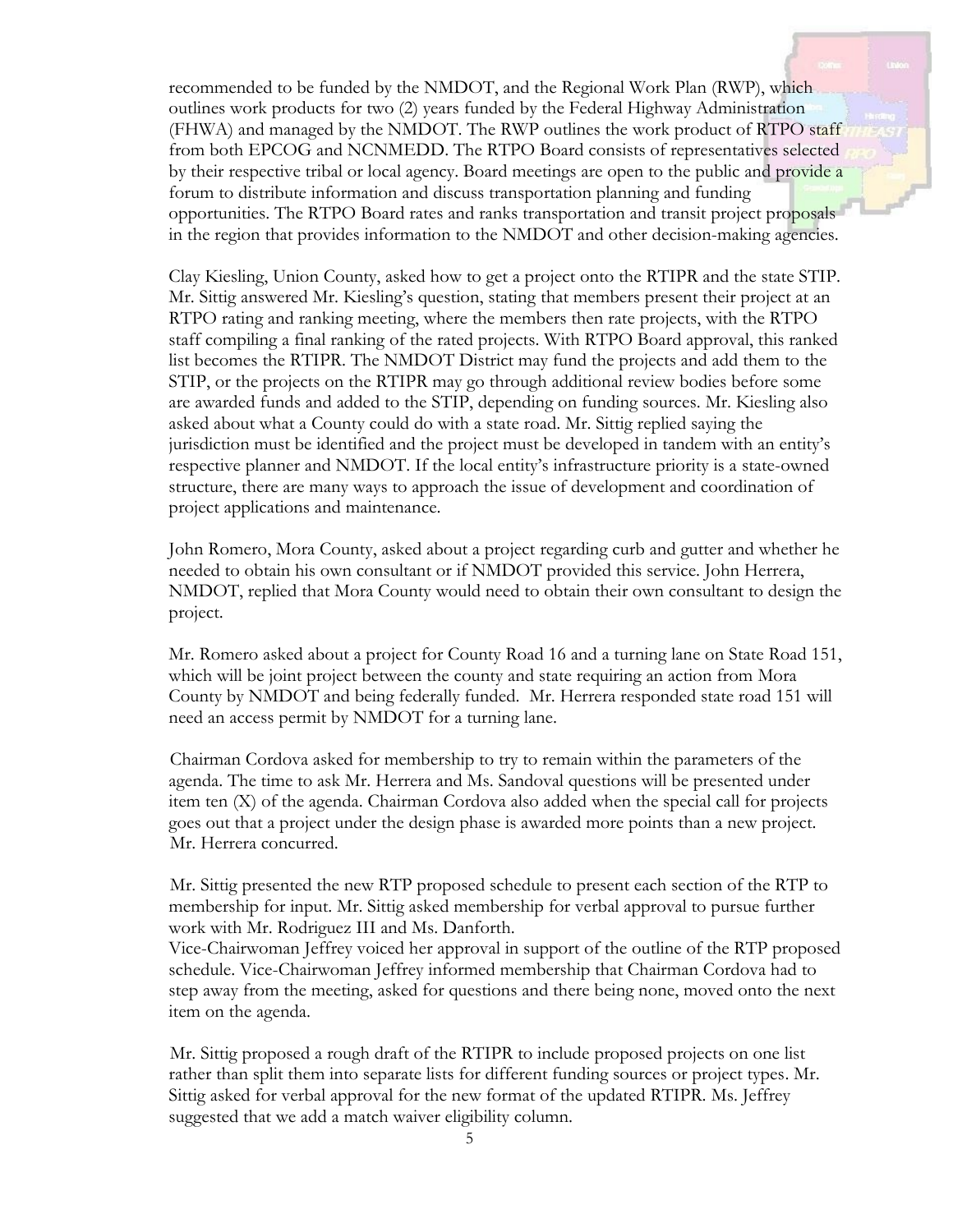### **VII. Discussion: Legislative Update –** (County Development Supervisor NCNMEDD)

Christopher Madrid, NCNMEDD County Development Supervisor, presented information about the Legislative Session that is currently ongoing. Stating there was a special session in December with the State Supreme Court determining that American Rescue Plan Act (ARPA) funding must pass through the State Legislature. Included was about \$480 million in funding with close to \$142 million for infrastructure and roads. There is a \$1.7 billion surplus general funding plus ARPA funding on top of that. Governor Michelle Lujan-Grisham has recommended a 6.2% increase for transportation design and construction budget for the upcoming fiscal year. Governor Grisham also has pushed for legislation to address predatory loans, developing the hydrogen industry, and increase for teacher pay statewide. Legislative appropriation for Capital Outlay has not been concluded about the amount awarded to each elected representative for spending. Junior bill money has been submitted and is predominantly education, acequias and food insecurity. A new initiative by the tourism department includes identification of prospective projects worthy of funding through review of ICIPs throughout the state concluding with recommendations to Govern Lujan-Grisham. Of the total recommended projects eight (8) are related to bike and pedestrians statewide and a number within the NERTPO region. Mr. Madrid concluded with an expectation for a special session to determine the final amount appropriated for the Transportation Project Fund (TPF) and federal infrastructure funding. Chairman Cordova stressed the need for funding for water infrastructure. Vice-Chairwoman Jeffrey stated that applications are being accepted for the Clean Water Loan Fund and may be issued a one hundred percent 100% grant for wastewater issues.

### **VIII. Action/ approval: Resolution and Plaque for Chairman Cordova's Service** (NERTPO Planners/ Vice-Chairwoman Jeffrey)

Vice-Chairwoman Shawn Jeffrey presented a resolution and plaque for Chairman Cordova's years of service to the NERTPO and other areas within the NERTPO region. Members thanked the Chairman for his service. Former Community Development Supervisor for NCNMEDD, Lesah Sedillo, spoke with appreciation for all of Mr. Cordova's service with gratitude and indication of the impact of his service that will be missed within the NERTPO. Monica Abeita, Executive Director NCNMEDD, presented the plaque for Mr. Cordova's service. Mr. Ernesto Salazar, President of the Board NCNMEDD, expressed gratitude for Mr. Cordova's service.

Motion to approve resolution 2022-001 made by Jeff Carr, Eagle Nest. Second: Robert Thompson, Colfax County

A roll call vote was not taken, instead the motion was supported with general verbal approval.

#### **IX. Discussion: NERTPO Planners/ Program Manager Reports** – (NERTPO Planners)

Paul Sittig, NCNMEDD, reported there was no additional items to present or discuss. Raul Rodriguez III, EPCOG, reported about the Bipartisan Infrastructure Law and the